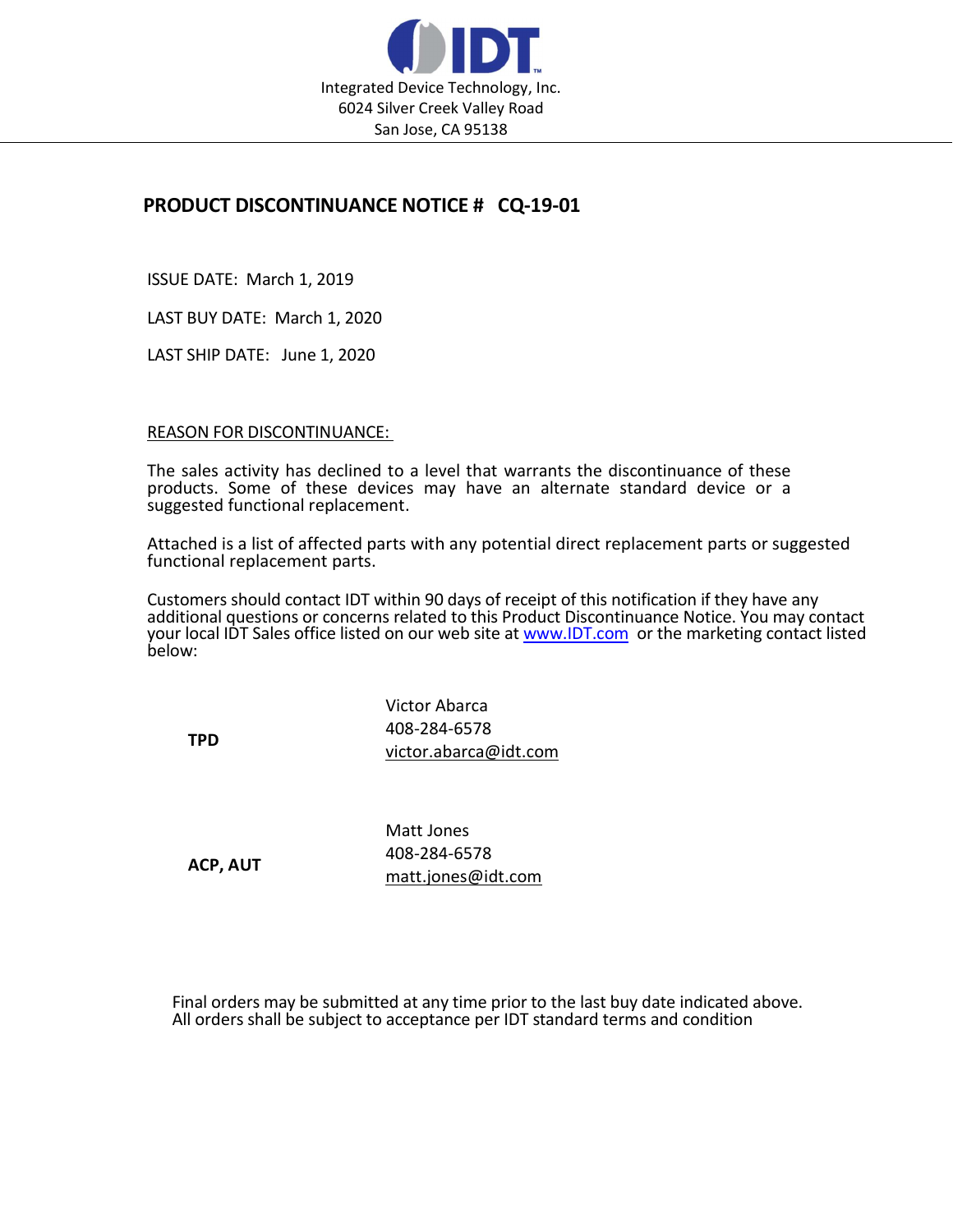

| Device to be Discontinued         | <b>Drop in Replacement</b> | <b>Functional Replacement</b>         | <b>Replacement Part Availability</b> | <b>Product Group</b> |
|-----------------------------------|----------------------------|---------------------------------------|--------------------------------------|----------------------|
| 252M-23LF                         | None                       | None                                  | Not applicable                       | TPD                  |
| 252M-23LFT                        | None                       | None                                  | Not applicable                       | TPD                  |
| 341-41MPLF                        | None                       | None                                  | Not applicable                       | TPD                  |
| 341-41MPLFT                       | None                       | None                                  | Not applicable                       | TPD                  |
| 341-42MPLF<br>341-42MPLFT         | None<br>None               | None<br>None                          | Not applicable<br>Not applicable     | TPD<br>TPD           |
| 341M-33LF                         | None                       | None                                  | Not applicable                       | TPD                  |
| 341M-33LFT                        | None                       | None                                  | Not applicable                       | TPD                  |
| 341MPLF                           | None                       | None                                  | Not applicable                       | TPD                  |
| 341MPLFT                          | None                       | None                                  | Not applicable                       | TPD                  |
| 343M-59LF                         | None                       | None                                  | Not applicable                       | TPD                  |
| 343M-59LFT                        | None                       | None                                  | Not applicable                       | TPD                  |
| 343M-60LF                         | None                       | None                                  | Not applicable                       | TPD                  |
| 343M-60LFT                        | None                       | None                                  | Not applicable                       | TPD                  |
| 343M-61LF                         | None                       | None                                  | Not applicable                       | TPD                  |
| 343M-61LFT                        | None                       | None                                  | Not applicable                       | TPD                  |
| 343MPLF                           | None                       | None                                  | Not applicable                       | TPD                  |
| 343MPLFT<br>5V9888TPFGI           | None<br>None               | None<br>None                          | Not applicable<br>Not applicable     | TPD<br>TPD           |
| 5V9888TPFGI8                      | None                       | None                                  | Not applicable                       | TPD                  |
| 810001DK-21LF                     | None                       | 8T49N241-dddNLGI                      | Available now                        | TPD                  |
| 810001DK-21LFT                    | None                       | 8T49N241-dddNLGI8                     | Available now                        | TPD                  |
| 810251AGILF                       | None                       | 8T49N241-dddNLGI                      | Available now                        | TPD                  |
| 810251AGILF-EXT                   | None                       | 8T49N241-dddNLGI                      | Available now                        | TPD                  |
| 810251AGILFT                      | None                       | 8T49N241-dddNLGI8                     | Available now                        | TPD                  |
| 810251AGILFT-EXT                  | None                       | 8T49N241-dddNLGI8                     | Available now                        | TPD                  |
| 810252AGILF                       | None                       | 8T49N241-dddNLGI                      | Available now                        | TPD                  |
| 810252AGILFT                      | None                       | 8T49N241-dddNLGI8                     | Available now                        | TPD                  |
| 82V3352EDG                        | None                       | 82P33714ANLG                          | Available now                        | TPD                  |
| 82V3352EDG8                       | None                       | 82P33714ANLG8                         | Available now                        | TPD                  |
| 82V3352TFG                        | None                       | 82P33714ANLG                          | Available now                        | TPD<br>TPD           |
| 82V3352TFG8<br>82V3358EDG         | None<br>None               | 82P33714ANLG8<br>82P33714ANLG         | Available now<br>Available now       | TPD                  |
| 82V3358EDG8                       | None                       | 82P33714ANLG8                         | Available now                        | TPD                  |
| 82V3358TFG                        | None                       | 82P33714ANLG                          | Available now                        | TPD                  |
| 82V3358TFG8                       | None                       | 82P33714ANLG8                         | Available now                        | TPD                  |
| 82V3380AEQG                       | None                       | 82P33810ABAG                          | Available now                        | TPD                  |
| 82V3380AEQG8                      | None                       | 82P33810ABAG8                         | Available now                        | TPD                  |
| 82V3380EQG                        | None                       | 82P33810ABAG                          | Available now                        | TPD                  |
| 82V3380EQG8                       | None                       | 82P33810ABAG8                         | Available now                        | TPD                  |
| 82V3380EQG8-ECI                   | None                       | 82P33810ABAG8                         | Available now                        | TPD                  |
| 82V3380EQG-ECI                    | None                       | 82P33810ABAG                          | Available now                        | TPD                  |
| 82V3385EQG                        | None<br>None               | 82P33714ANLG<br>82P33714ANLG8         | Available now<br>Available now       | TPD<br>TPD           |
| 82V3385EQG8<br>83026AMILF         | None                       | 83026BMI-01LF                         | Available now                        | TPD                  |
| 83026AMILFT                       | None                       | 83026BMI-01LFT                        | Available now                        | TPD                  |
| 831721AGILF                       | None                       | None                                  | Not applicable                       | TPD                  |
| 831721AGILFT                      | None                       | None                                  | Not applicable                       | TPD                  |
| 831721AGILF-TSW                   | None                       | None                                  | Not applicable                       | TPD                  |
| 831721AGILFT-TSW                  | None                       | None                                  | Not applicable                       | TPD                  |
| 831724AKILF                       | None                       | 831721AGILF                           | Available now                        | TPD                  |
| 831724AKILFT                      | None                       | 831721AGILFT                          | Available now                        | TPD                  |
| 831742AGILF                       | None                       | None                                  | Not applicable                       | TPD                  |
| 831742AGILFT                      | None                       | None                                  | Not applicable                       | TPD                  |
| 831752AGILF<br>831752AGILFT       | None                       | None                                  | Not applicable<br>Not applicable     | TPD<br>TPD           |
| 83210AYLF                         | None<br>None               | None<br>853S111BYILF                  | Available now                        | TPD                  |
| 83210AYLFT                        | None                       | 853S111BYILFT                         | Available now                        | TPD                  |
| 8343AY-01LF                       | None                       | None                                  | Not applicable                       | TPD                  |
| 8343AY-01LFT                      | None                       | None                                  | Not applicable                       | TPD                  |
| 83904AG-02LF                      | None                       | None                                  | Not applicable                       | TPD                  |
| 83904AG-02LFT                     | None                       | None                                  | Not applicable                       | TPD                  |
| 83908AGI-02LF                     | None                       | None                                  | Not applicable                       | TPD                  |
| 83908AGI-02LFT                    | None                       | None                                  | Not applicable                       | TPD                  |
| 83918AYILF                        | None                       | 83940DYILF                            | Available now                        | TPD                  |
| 83918AYILFT                       | None                       | 83940DYILF                            | Available now                        | TPD                  |
| 840001AKI-34LF                    | None                       | 8T49N241-dddNLGI                      | Available now                        | TPD                  |
| 840001AKI-34LFT                   | None                       | 8T49N241-dddNLGI8                     | Available now                        | TPD                  |
| 840001BGI-25LF                    | None                       | 8T49N241-dddNLGI                      | Available now                        | TPD                  |
| 840001BGI-25LFT<br>840002AGI-01LF | None<br>None               | 8T49N241-dddNLGI8<br>8T49N241-dddNLGI | Available now<br>Available now       | TPD<br>TPD           |
| 840002AGI-01LFT                   | None                       | 8T49N241-dddNLGI8                     | Available now                        | <b>TPD</b>           |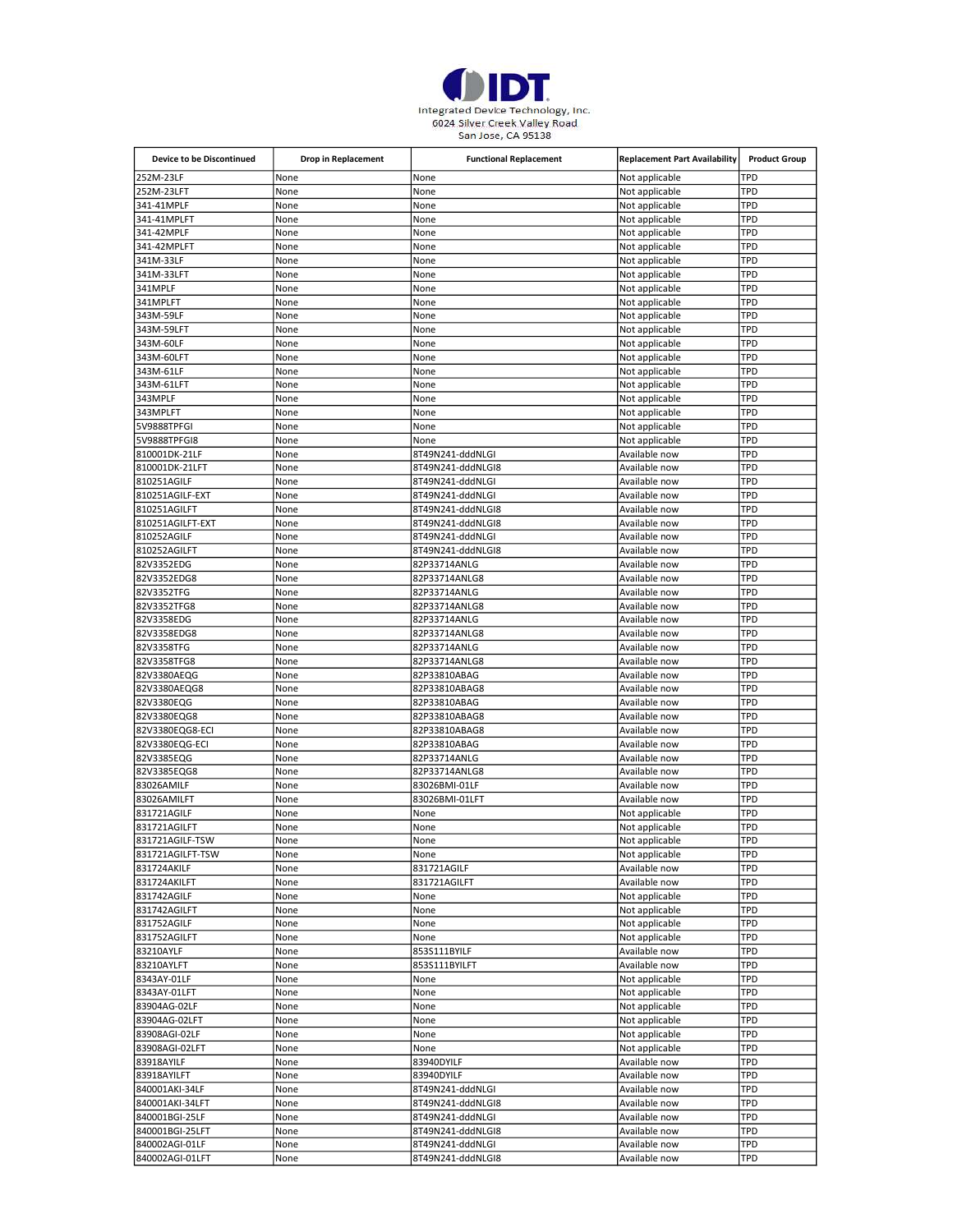

| Device to be Discontinued      | <b>Drop in Replacement</b> | <b>Functional Replacement</b> | <b>Replacement Part Availability</b> | <b>Product Group</b> |
|--------------------------------|----------------------------|-------------------------------|--------------------------------------|----------------------|
| 840004AG-01LF                  | None                       | 8T49N241-dddNLGI              | Available now                        | TPD                  |
| 840004AG-01LFT                 | None                       | 8T49N241-dddNLGI8             | Available now                        | TPD                  |
| 840004AGI-01LF                 | None                       | 8T49N241-dddNLGI              | Available now                        | TPD                  |
| 840004AGI-01LFT                | None                       | 8T49N241-dddNLGI8             | Available now                        | TPD                  |
| 840021AGILF                    | None                       | None                          | Not applicable                       | TPD                  |
| 840021AGILFT                   | None                       | None                          | Not applicable                       | TPD                  |
| 840021AGLF                     | None                       | None<br>None                  | Not applicable                       | TPD<br>TPD           |
| 840021AGLFT<br>840022AKI-02LF  | None<br>None               | 8T49N241-dddNLGI              | Not applicable<br>Available now      | TPD                  |
| 840022AKI-02LF-99              | None                       | 8T49N241-dddNLGI              | Available now                        | TPD                  |
| 840022AKI-02LFT                | None                       | 8T49N241-dddNLGI8             | Available now                        | TPD                  |
| 840022AKI-02LFT-99             | None                       | 8T49N241-dddNLGI8             | Available now                        | TPD                  |
| 840051AGLF                     | None                       | 8T49N241-dddNLGI              | Available now                        | TPD                  |
| 840051AGLFT                    | None                       | 8T49N241-dddNLGI8             | Available now                        | TPD                  |
| 840271AGILF                    | None                       | None                          | Not applicable                       | TPD                  |
| 840271BGILF                    | None                       | None                          | Not applicable                       | TPD                  |
| 840271BGILFT                   | None                       | None                          | Not applicable                       | TPD                  |
| 841654AGILF                    | None                       | None                          | Not applicable                       | TPD                  |
| 841654AGILFT                   | None                       | None                          | Not applicable                       | TPD                  |
| 8422002AGI-07LF                | None                       | None                          | Not applicable                       | TPD                  |
| 8422002AGI-07LFT<br>843001AGLF | None<br>None               | None<br>8T49N240-dddNLGI      | Not applicable<br>Available now      | TPD<br>TPD           |
| 843001AGLFT                    |                            | 8T49N240-dddNLGI8             |                                      | TPD                  |
| 843001BGI-23LF                 | None<br>None               | 8T49N240-dddNLGI              | Available now<br>Available now       | TPD                  |
| 843001BGI-23LFT                | None                       | 8T49N240-dddNLGI8             | Available now                        | TPD                  |
| 843001CGILF                    | None                       | 8T49N240-dddNLGI              | Available now                        | TPD                  |
| 843001CGILFT                   | None                       | 8T49N240-dddNLGI8             | Available now                        | TPD                  |
| 843002AGI-01LF                 | None                       | 8T49N240-dddNLGI              | Available now                        | TPD                  |
| 843002AGI-01LFT                | None                       | 8T49N240-dddNLGI8             | Available now                        | TPD                  |
| 843002AKI-40LF                 | None                       | 8T49N240-dddNLGI              | Available now                        | TPD                  |
| 843002AKI-40LFT                | None                       | 8T49N240-dddNLGI8             | Available now                        | TPD                  |
| 843002AKI-41LF                 | None                       | 8T49N240-dddNLGI              | Available now                        | TPD                  |
| 843002AKI-41LFT                | None                       | 8T49N240-dddNLGI8             | Available now                        | TPD                  |
| 843003AGI-01LF                 | None                       | None                          | Not applicable                       | TPD                  |
| 843003AGI-01LFT                | None                       | None                          | Not applicable                       | TPD                  |
| 843003AGLF                     | None                       | None                          | Not applicable                       | TPD<br>TPD           |
| 843003AGLFT<br>843003BGI-09LF  | None<br>None               | None<br>None                  | Not applicable<br>Not applicable     | TPD                  |
| 843003BGI-09LFT                | None                       | None                          | Not applicable                       | TPD                  |
| 843004AG-125LF                 | None                       | None                          | Not applicable                       | TPD                  |
| 843004AG-125LFT                | None                       | None                          | Not applicable                       | TPD                  |
| 843004AGI-04LF                 | None                       | None                          | Not applicable                       | TPD                  |
| 843004AGI-04LFT                | None                       | None                          | Not applicable                       | TPD                  |
| 843004AGI-156LF                | None                       | None                          | Not applicable                       | TPD                  |
| 843004AGI-156LFT               | None                       | None                          | Not applicable                       | TPD                  |
| 843011AGLF                     | None                       | None                          | Not applicable                       | TPD                  |
| 843011AGLFT                    | None                       | None                          | Not applicable                       | TPD                  |
| 843011CGLF                     | None                       | None                          | Not applicable                       | TPD                  |
| 843011CGLFT                    | None                       | None                          | Not applicable                       | TPD                  |
| 843021AGLF                     | None                       | None                          | Not applicable                       | TPD                  |
| 843021AGLFT<br>843022AGI-48LF  | None<br>None               | None<br>None                  | Not applicable<br>Not applicable     | TPD<br>TPD           |
| 843022AGI-48LFT                | None                       | None                          | Not applicable                       | TPD                  |
| 8430252CG-45LF                 | None                       | None                          | Not applicable                       | TPD                  |
| 8430252CG-45LFT                | None                       | None                          | Not applicable                       | TPD                  |
| 8430252CGI-45LF                | None                       | None                          | Not applicable                       | TPD                  |
| 8430252CGI-45LFT               | None                       | None                          | Not applicable                       | TPD                  |
| 843031AGI-01LF                 | None                       | None                          | Not applicable                       | TPD                  |
| 843031AGI-01LFT                | None                       | None                          | Not applicable                       | TPD                  |
| 843034CYI-06LF                 | None                       | None                          | Not applicable                       | TPD                  |
| 843071AGILF                    | None                       | None                          | Not applicable                       | TPD                  |
| 843071AGILFT                   | None                       | None                          | Not applicable                       | TPD                  |
| 8430AY-61LF                    | None                       | None                          | Not applicable                       | TPD                  |
| 8430AY-61LFT                   | None                       | None                          | Not applicable                       | TPD                  |
| 84314AYLF                      | None                       | None                          | Not applicable                       | TPD                  |
| 84314AYLFT                     | None                       | None                          | Not applicable                       | TPD                  |
| 843241BM-75LF                  | None                       | None                          | Not applicable                       | TPD                  |
| 843241BM-75LFT                 | None                       | None                          | Not applicable                       | TPD<br>TPD           |
| 843246BGILF<br>843246BGILFT    | None<br>None               | None<br>None                  | Not applicable<br>Not applicable     | TPD                  |
| 843252AGLF                     | None                       | None                          | Not applicable                       | TPD                  |
| 843252AGLFT                    | None                       | None                          | Not applicable                       | TPD                  |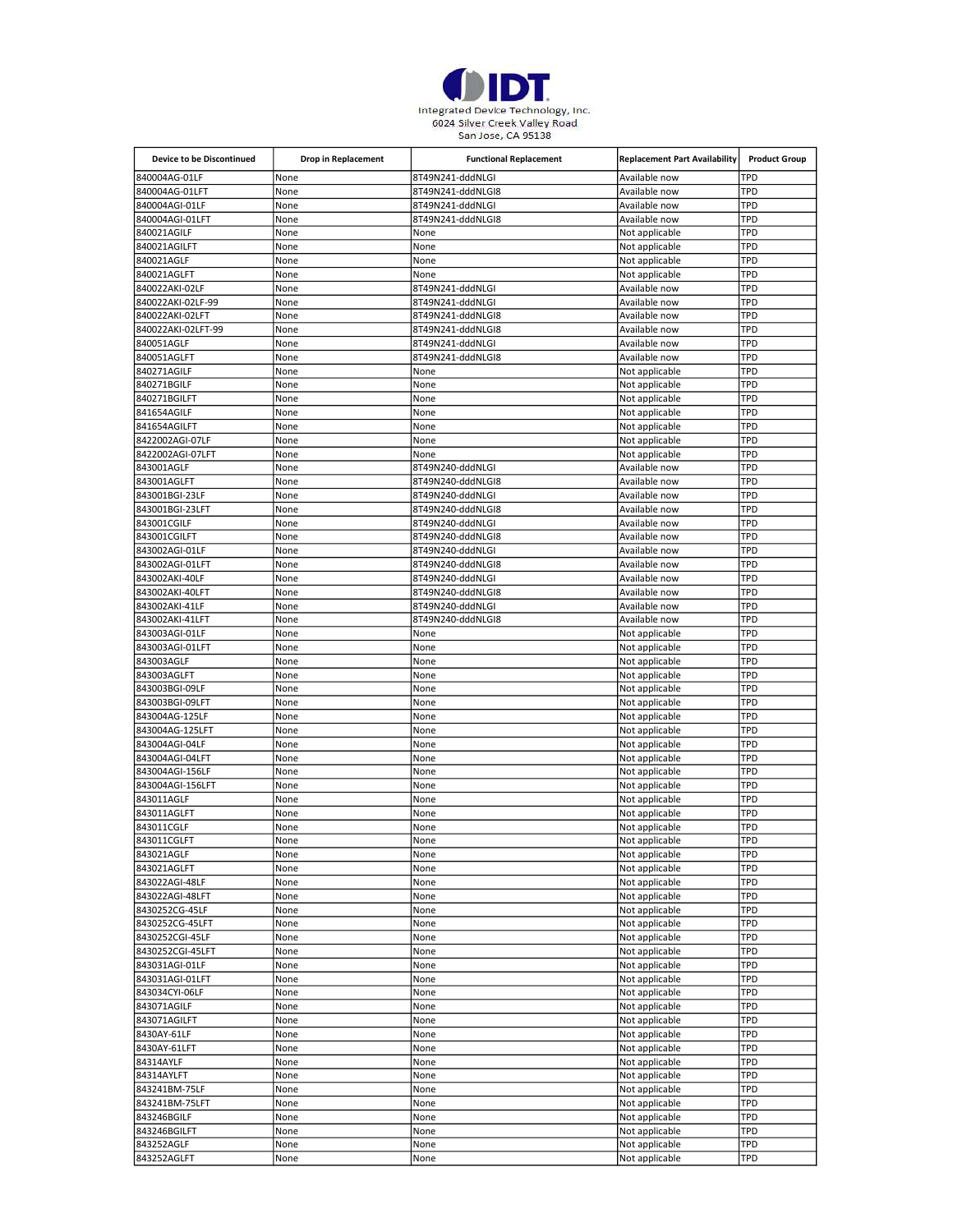

| Device to be Discontinued     | Drop in Replacement | <b>Functional Replacement</b> | <b>Replacement Part Availability</b> | <b>Product Group</b> |
|-------------------------------|---------------------|-------------------------------|--------------------------------------|----------------------|
| 843256BGILF                   | None                | None                          | Not applicable                       | TPD                  |
| 843256BGILFT                  | None                | None                          | Not applicable                       | TPD                  |
| 843256BGLF                    | None                | None                          | Not applicable                       | TPD                  |
| 843256BGLFT                   | None                | None                          | Not applicable                       | TPD                  |
| 8432CK-51LF                   | None                | None                          | Not applicable                       | TPD                  |
| 8432CK-51LFT                  | None                | None                          | Not applicable                       | TPD                  |
| 8432CKI-51LF                  | None                | None                          | Not applicable                       | TPD                  |
| 8432CKI-51LFT<br>8432CY-51LF  | None<br>None        | None<br>None                  | Not applicable<br>Not applicable     | TPD<br>TPD           |
| 8432CY-51LFT                  | None                | None                          | Not applicable                       | TPD                  |
| 8432CYI-51LF                  | None                | None                          | Not applicable                       | TPD                  |
| 8432CYI-51LFT                 | None                | None                          | Not applicable                       | TPD                  |
| 8432DY-101LF                  | None                | None                          | Not applicable                       | TPD                  |
| 8432DY-101LFT                 | None                | None                          | Not applicable                       | TPD                  |
| 8432DYI-101LF                 | None                | None                          | Not applicable                       | TPD                  |
| 8432DYI-101LFT                | None                | None                          | Not applicable                       | TPD                  |
| 84330CYLN                     | None                | None                          | Not applicable                       | TPD                  |
| 84330CYLNT                    | None                | None                          | Not applicable                       | TPD                  |
| 844002AG-01LF                 | None                | None                          | Not applicable                       | TPD                  |
| 844002AG-01LFT                | None                | None                          | Not applicable                       | TPD                  |
| 844002AGI-01LF                | None                | None                          | Not applicable                       | TPD                  |
| 844002AGI-01LFT               | None                | None                          | Not applicable                       | TPD                  |
| 844002AGILF                   | None                | None                          | Not applicable                       | TPD                  |
| 844002AGILFT                  | None                | None                          | Not applicable                       | TPD                  |
| 844003AGLF                    | None                | None                          | Not applicable                       | TPD                  |
| 844003AGLFT<br>844008AY-16LF  | None                | None                          | Not applicable                       | TPD<br>TPD           |
|                               | None<br>None        | None                          | Not applicable<br>Not applicable     | TPD                  |
| 844011AGLF<br>844011AGLFT     | None                | None<br>None                  | Not applicable                       | TPD                  |
| 844021BG-01LF                 | None                | None                          | Not applicable                       | TPD                  |
| 844021BG-01LFT                | None                | None                          | Not applicable                       | TPD                  |
| 844021BGI-01LF                | None                | None                          | Not applicable                       | TPD                  |
| 844021BGI-01LFT               | None                | None                          | Not applicable                       | TPD                  |
| 8440259DK-05LF                | None                | None                          | Not applicable                       | TPD                  |
| 8440259DK-05LFT               | None                | None                          | Not applicable                       | TPD                  |
| 8440259DK-45LF                | None                | None                          | Not applicable                       | TPD                  |
| 8440259DK-45LFT               | None                | None                          | Not applicable                       | TPD                  |
| 844071AG-09LF                 | None                | None                          | Not applicable                       | TPD                  |
| 844071AG-09LFT                | None                | None                          | Not applicable                       | TPD                  |
| 844071AGLF                    | None                | None                          | Not applicable                       | TPD                  |
| 844071AGLFT                   | None                | None                          | Not applicable                       | TPD                  |
| 844201BG-45LF                 | None                | None                          | Not applicable                       | TPD                  |
| 844201BG-45LFT                | None                | None                          | Not applicable                       | TPD                  |
| 844201BKI-45LF                | None                | None                          | Not applicable                       | TPD                  |
| 844201BKI-45LFT<br>8442BYILF  | None<br>None        | None<br>None                  | Not applicable<br>Not applicable     | TPD<br>TPD           |
| 8442BYILFT                    | None                | None                          | Not applicable                       | TPD                  |
| 8442BYLF                      | None                | None                          | Not applicable                       | TPD                  |
| 8442BYLFT                     | None                | None                          | Not applicable                       | TPD                  |
| 851010AYILF                   | None                | None                          | Not applicable                       | TPD                  |
| 851010AYILFT                  | None                | None                          | Not applicable                       | TPD                  |
| 851010AYLF                    | None                | None                          | Not applicable                       | TPD                  |
| 851010AYLFT                   | None                | None                          | Not applicable                       | TPD                  |
| 85108AGILF                    | None                | None                          | Not applicable                       | TPD                  |
| 85108AGILFT                   | None                | None                          | Not applicable                       | TPD                  |
| 85222AM-02LF                  | None                | None                          | Not applicable                       | TPD                  |
| 85222AM-02LFT                 | None                | None                          | Not applicable                       | TPD                  |
| 8523AGI-03LN                  | None                | None                          | Not applicable                       | TPD                  |
| 8523AGI-03LNT                 | None                | None                          | Not applicable                       | TPD                  |
| 852911AVILF                   | None                | None                          | Not applicable                       | TPD                  |
| 852911AVILFT                  | None                | None                          | Not applicable<br>Not applicable     | TPD                  |
| 8530DYI-01LF<br>8530DYI-01LFT | None<br>None        | None<br>None                  | Not applicable                       | TPD<br>TPD           |
| 85314AGI-11LF                 | None                | None                          | Not applicable                       | TPD                  |
| 85314AGI-11LFT                | None                | None                          | Not applicable                       | TPD                  |
| 8534AY-01LF                   | None                | None                          | Not applicable                       | TPD                  |
| 8534AY-01LFT                  | None                | None                          | Not applicable                       | TPD                  |
| 85352AYILF                    | None                | None                          | Not applicable                       | TPD                  |
| 85352AYILFT                   | None                | None                          | Not applicable                       | TPD                  |
| 85356AGILF                    | None                | None                          | Not applicable                       | TPD                  |
| 85356AGILFT                   | None                | None                          | Not applicable                       | TPD                  |
| 85356AMILF                    | None                | None                          | Not applicable                       | TPD                  |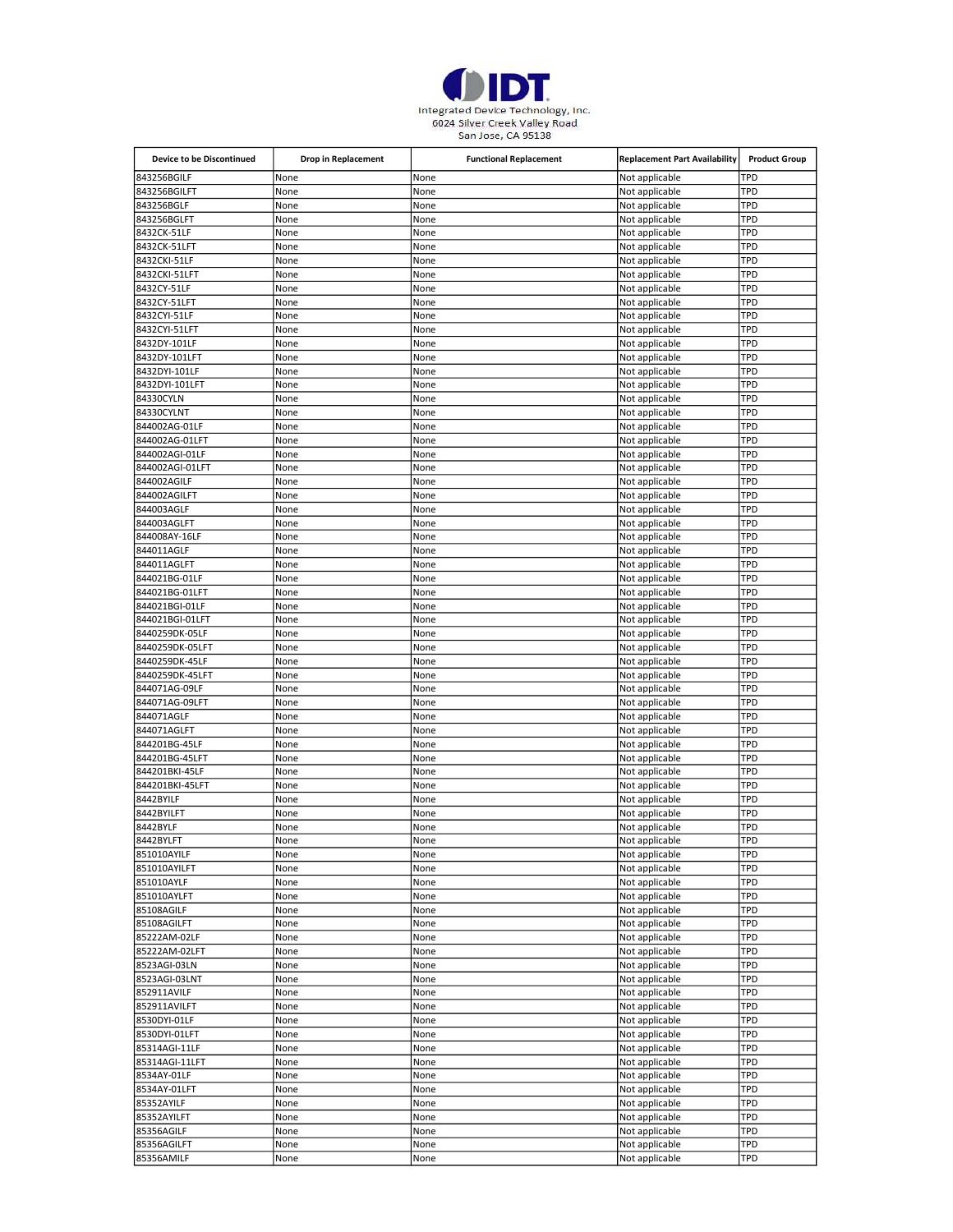

| <b>Device to be Discontinued</b>     | <b>Drop in Replacement</b> | <b>Functional Replacement</b> | <b>Replacement Part Availability</b> | <b>Product Group</b> |
|--------------------------------------|----------------------------|-------------------------------|--------------------------------------|----------------------|
| 85356AMILFT                          | None                       | None                          | Not applicable                       | TPD                  |
| 8536AG-01LF                          | None                       | None                          | Not applicable                       | TPD                  |
| 8536AG-01LFT                         | None                       | None                          | Not applicable                       | TPD                  |
| 8536CGI-33LF                         | None                       | None                          | Not applicable                       | TPD                  |
| 8536CGI-33LFT                        | None                       | None                          | Not applicable                       | TPD                  |
| 8538BG-31LF                          | None                       | None                          | Not applicable                       | TPD                  |
| 8538BG-31LFT                         | None                       | None                          | Not applicable                       | TPD<br>TPD           |
| 854110AYILF<br>854110AYILFT          | None<br>None               | None<br>None                  | Not applicable                       | TPD                  |
| 8546AG-01LF                          | None                       | None                          | Not applicable<br>Not applicable     | TPD                  |
| 8546AG-01LFT                         | None                       | None                          | Not applicable                       | TPD                  |
| 87001BGI-01LF                        | None                       | None                          | Not applicable                       | TPD                  |
| 87001BGI-01LFT                       | None                       | None                          | Not applicable                       | TPD                  |
| 87004BGI-03LF                        | None                       | None                          | Not applicable                       | TPD                  |
| 87004BGI-03LFT                       | None                       | None                          | Not applicable                       | <b>TPD</b>           |
| 87008AGILF                           | None                       | None                          | Not applicable                       | TPD                  |
| 87008AGILFT                          | None                       | None                          | Not applicable                       | TPD                  |
| 87021AMILF                           | None                       | None                          | Not applicable                       | <b>TPD</b>           |
| 87021AMILFT                          | None                       | None                          | Not applicable                       | TPD                  |
| 8705BYLF                             | None                       | None                          | Not applicable                       | TPD                  |
| 8705BYLFT                            | None                       | None                          | Not applicable                       | TPD                  |
| 871002AGI-02LF                       | None                       | None                          | Not applicable                       | TPD                  |
| 871002AGI-02LFT                      | None                       | None                          | Not applicable                       | TPD                  |
| 87321AMILF                           | None                       | None                          | Not applicable                       | TPD                  |
| 87321AMILF5                          | None                       | None                          | Not applicable                       | TPD                  |
| 87321AMILFT                          | None                       | None                          | Not applicable                       | TPD                  |
| 8732AY-01LF<br>8732AY-01LFT          | None<br>None               | None                          | Not applicable                       | TPD<br>TPD           |
| 87354AMILF                           | None                       | None<br>None                  | Not applicable<br>Not applicable     | TPD                  |
| 87354AMILFT                          | None                       | None                          | Not applicable                       | TPD                  |
| 8735AY-31LF                          | None                       | None                          | Not applicable                       | TPD                  |
| 8735AY-31LFT                         | None                       | None                          | Not applicable                       | TPD                  |
| 874001AGI-02LF                       | None                       | None                          | Not applicable                       | TPD                  |
| 874001AGI-02LFT                      | None                       | None                          | Not applicable                       | TPD                  |
| 874002AG-02LF                        | None                       | None                          | Not applicable                       | TPD                  |
| 874002AG-02LFT                       | None                       | None                          | Not applicable                       | TPD                  |
| 874003AGLF                           | None                       | None                          | Not applicable                       | <b>TPD</b>           |
| 874003AGLFT                          | None                       | None                          | Not applicable                       | TPD                  |
| 874005AG-04LF                        | None                       | None                          | Not applicable                       | TPD                  |
| 874005AG-04LFT                       | None                       | None                          | Not applicable                       | TPD                  |
| 874005AGLF                           | None                       | None                          | Not applicable                       | <b>TPD</b>           |
| 874005AGLFT                          | None                       | None                          | Not applicable                       | TPD                  |
| 8741004BGILF                         | None                       | None                          | Not applicable                       | <b>TPD</b>           |
| 8741004BGILFT                        | None                       | None                          | Not applicable                       | TPD                  |
| 8743004DKILF                         | None                       | None                          | Not applicable                       | <b>TPD</b>           |
| 8743004DKILFT                        | None                       | None                          | Not applicable                       | TPD                  |
| 8743008DKILF                         | None                       | None                          | Not applicable                       | TPD                  |
| 8743008DKILFT<br>87604AGILF          | None                       | None                          | Not applicable                       | TPD<br><b>TPD</b>    |
| 87604AGILFT                          | None<br>None               | None<br>None                  | Not applicable<br>Not applicable     | <b>TPD</b>           |
| 87608AYILF                           | None                       | None                          | Not applicable                       | <b>TPD</b>           |
| 87608AYILFT                          | None                       | None                          | Not applicable                       | <b>TPD</b>           |
| 87608AYILFT-IB0                      | None                       | None                          | Not applicable                       | <b>TPD</b>           |
| 8761CYILF                            | None                       | None                          | Not applicable                       | <b>TPD</b>           |
| 8761CYILFT                           | None                       | None                          | Not applicable                       | <b>TPD</b>           |
| 87972DYI-147LF                       | None                       | None                          | Not applicable                       | TPD                  |
| 87972DYI-147LFT                      | None                       | None                          | Not applicable                       | TPD                  |
| 89H48T12G2ZCBLG                      | None                       | 89H48H12G2ZCBLG               | Available now                        | <b>ACP</b>           |
| 89H48T12G2ZCBLG8                     | None                       | 89H48H12G2ZCBLG8              | Available now                        | <b>ACP</b>           |
| 89H48T12G2ZCBLGI                     | None                       | 89H48H12G2ZCBLGI              | Available now                        | <b>ACP</b>           |
| 89H48T12G2ZCBLGI8                    | None                       | 89H48H12G2ZCBLGI8             | Available now                        | <b>ACP</b>           |
| 89H48T12G2ZDBLG                      | None                       | 89H48H12G2ZDBLG               | Available now                        | ACP                  |
| 89H48T12G2ZDBLG8                     | None                       | 89H48H12G2ZDBLG8              | Available now                        | <b>ACP</b>           |
| 89H48T12G2ZDBLGI                     | None                       | 89H48H12G2ZDBLGI              | Available now                        | ACP                  |
| 89H48T12G2ZDBLGI8                    | None                       | 89H48H12G2ZDBLGI8             | Available now                        | <b>ACP</b>           |
| 89HP0504UBZBNRG                      | None                       | None                          | Not applicable                       | <b>ACP</b><br>ACP    |
| 89HP0504UBZBNRG8<br>89HP0504UBZBNRGI | None<br>None               | None<br>None                  | Not applicable<br>Not applicable     | ACP                  |
| 89HP0504UBZBNRGI8                    | None                       | None                          | Not applicable                       | ACP                  |
| 89HP0504UZBNRG                       | None                       | None                          | Not applicable                       | ACP                  |
| 89HP0504UZBNRG8                      | None                       | None                          | Not applicable                       | ACP                  |
| 89HP0504UZBNRGI                      | None                       | None                          | Not applicable                       | <b>ACP</b>           |